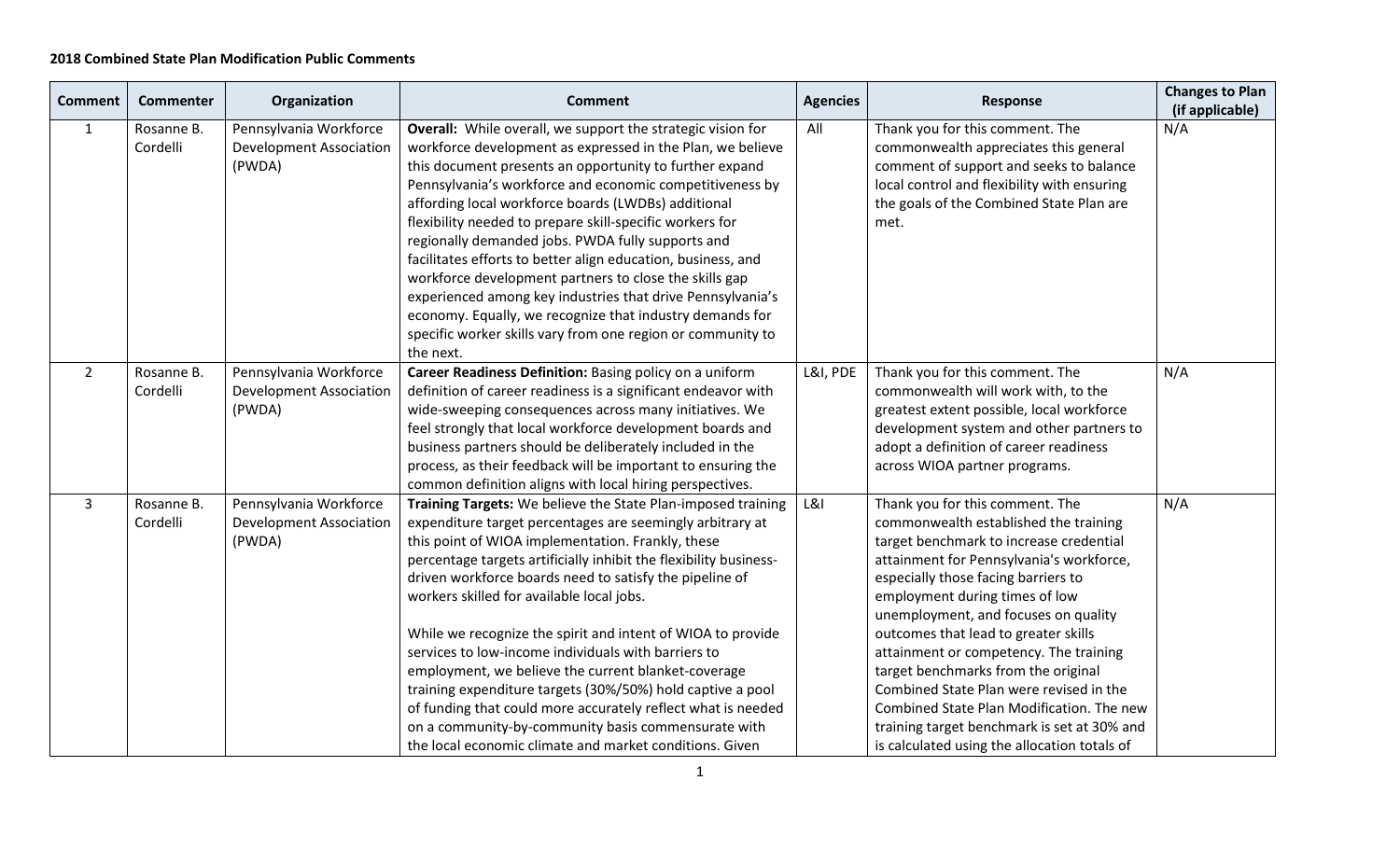|   |                        |                                                          | that WIOA regional plans are required to include strategies<br>for collaborating with economic development and employer<br>partners (State Plan, p. 15), we believe each local area<br>requires the flexibility necessary to satisfy this intent. Several<br>contiguous states - Ohio, New York, and Maryland - do not<br>impose these arbitrary targets, arguably giving neighboring<br>states a competitive edge in this regard.<br>Overall Targets: Mandatory spending percentages are<br>restrictive and limit local flexibility.<br>Youth: Designated populations, such as youth, need<br>$\bullet$<br>customized service to support their employment and<br>training plan. Training benchmarks should not apply to<br>WIOA Youth programs. WIOA youth participants have<br>significantly different needs than adult and dislocated<br>workers, not all of who can be served through training.<br>Prescriptive thresholds for funding allocation would be<br>particularly detrimental for youth programs, where<br>elements such as adult mentoring, training, and follow-<br>up are both time-and-cost- intensive, and are vital to<br>the success of youth participants.<br>Dislocated Workers: Training benchmarks should not<br>$\bullet$<br>apply to Dislocated Worker programs. Dislocated<br>Workers commonly already possess in-demand skills<br>and benefit from employment and job placement<br>services that allow them to reenter the workforce<br>quickly, rather than devoting longer periods of time to<br>training.<br>Trade/TRA funding: PWDA would like to see Trade |                     | Adult and Dislocated Worker formula<br>funding. Youth funding is not included in<br>this calculation. At least 50% of funds used<br>toward achieving the 30% benchmark must<br>be used to serve people with barriers to<br>employment.<br>Pass-through funds to Local Areas will<br>count toward meeting the training target<br>benchmark. Since Trade/TRA funds are not<br>directly passed-through to Local Areas, they<br>do not count toward meeting the training<br>target benchmark. |     |
|---|------------------------|----------------------------------------------------------|---------------------------------------------------------------------------------------------------------------------------------------------------------------------------------------------------------------------------------------------------------------------------------------------------------------------------------------------------------------------------------------------------------------------------------------------------------------------------------------------------------------------------------------------------------------------------------------------------------------------------------------------------------------------------------------------------------------------------------------------------------------------------------------------------------------------------------------------------------------------------------------------------------------------------------------------------------------------------------------------------------------------------------------------------------------------------------------------------------------------------------------------------------------------------------------------------------------------------------------------------------------------------------------------------------------------------------------------------------------------------------------------------------------------------------------------------------------------------------------------------------------------------------------------------------------------------------------------|---------------------|-------------------------------------------------------------------------------------------------------------------------------------------------------------------------------------------------------------------------------------------------------------------------------------------------------------------------------------------------------------------------------------------------------------------------------------------------------------------------------------------|-----|
|   |                        |                                                          |                                                                                                                                                                                                                                                                                                                                                                                                                                                                                                                                                                                                                                                                                                                                                                                                                                                                                                                                                                                                                                                                                                                                                                                                                                                                                                                                                                                                                                                                                                                                                                                             |                     |                                                                                                                                                                                                                                                                                                                                                                                                                                                                                           |     |
|   |                        |                                                          | Readjustment Allowance (TRA) funding to be clearly<br>listed as counting toward the 30% target.                                                                                                                                                                                                                                                                                                                                                                                                                                                                                                                                                                                                                                                                                                                                                                                                                                                                                                                                                                                                                                                                                                                                                                                                                                                                                                                                                                                                                                                                                             |                     |                                                                                                                                                                                                                                                                                                                                                                                                                                                                                           |     |
| 4 | Rosanne B.<br>Cordelli | Pennsylvania Workforce<br><b>Development Association</b> | Next Generation Sector Partnerships: PWDA supports the<br>governor's efforts to promote and develop Next Generation                                                                                                                                                                                                                                                                                                                                                                                                                                                                                                                                                                                                                                                                                                                                                                                                                                                                                                                                                                                                                                                                                                                                                                                                                                                                                                                                                                                                                                                                         | L&I,<br><b>DCED</b> | Thank you for this comment. The<br>commonwealth will continue to support                                                                                                                                                                                                                                                                                                                                                                                                                  | N/A |
|   |                        | (PWDA)                                                   | Sector Partnerships. In an effort to promote the Next<br>Generation model, we believe the commonwealth should<br>also consider expanding opportunities for local areas to<br>adapt existing Industry Partnership programs to align more<br>closely with the Next Generation model, in addition to                                                                                                                                                                                                                                                                                                                                                                                                                                                                                                                                                                                                                                                                                                                                                                                                                                                                                                                                                                                                                                                                                                                                                                                                                                                                                           |                     | Industry Partnerships transitioning into<br>Next Generation Sector Partnerships.                                                                                                                                                                                                                                                                                                                                                                                                          |     |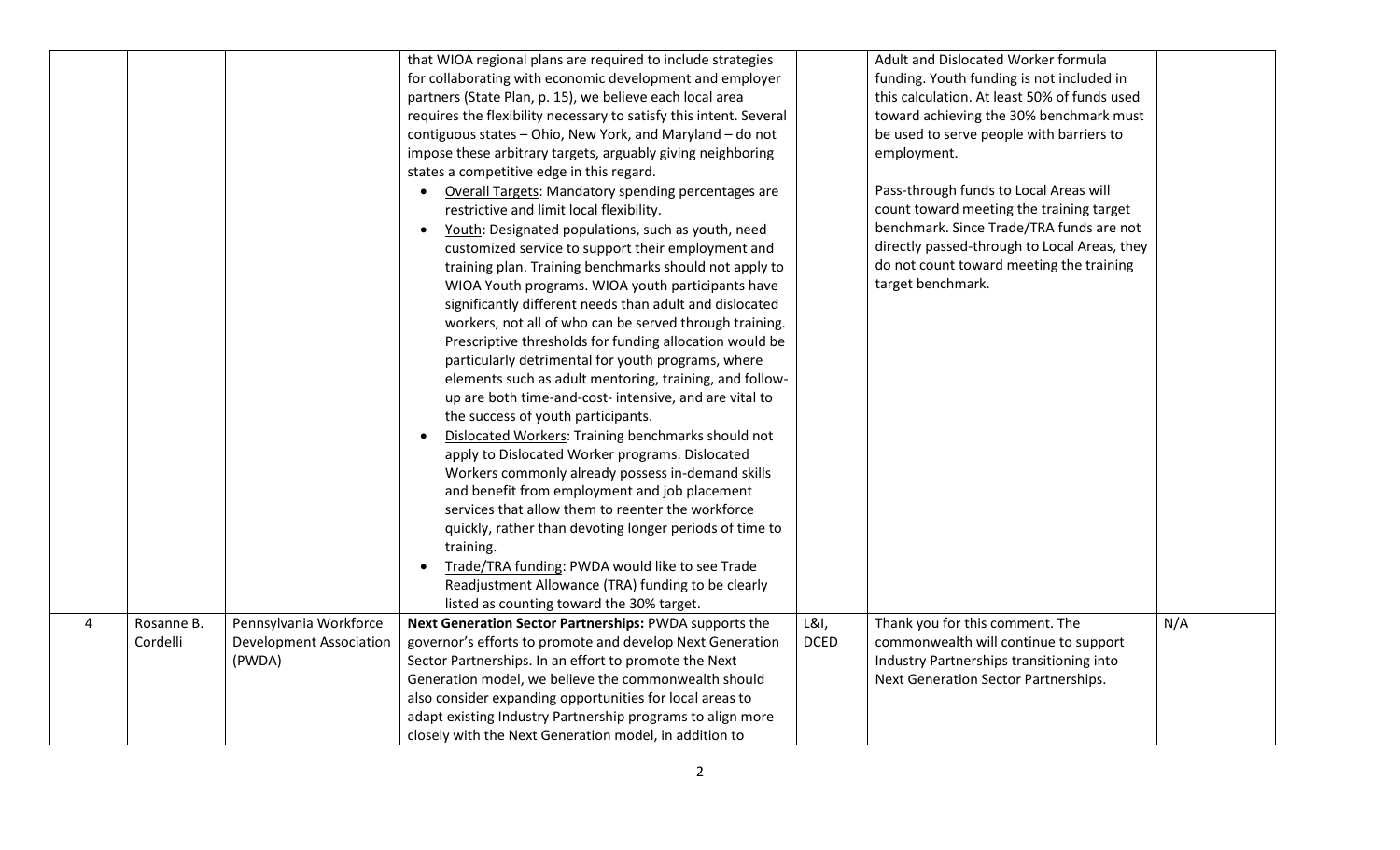|                                                                                                   | supporting the start of new Next Generation Sector<br>Partnerships.<br>Further, we believe it is imperative that LWDBs are given the<br>flexibility to implement certain strategies, such as<br>grandfathering in previously designated sectors, so<br>customized sectors can be formulated according to local<br>needs.                                                                                                                                                                                                                                                                                                                                                                                                                                                                                                                                                                                                                                                                                                                                                                                                                                                                                                                                                        |          |                                                                                                                                                                                                                                                                                                                                                                                                                                        |     |
|---------------------------------------------------------------------------------------------------|---------------------------------------------------------------------------------------------------------------------------------------------------------------------------------------------------------------------------------------------------------------------------------------------------------------------------------------------------------------------------------------------------------------------------------------------------------------------------------------------------------------------------------------------------------------------------------------------------------------------------------------------------------------------------------------------------------------------------------------------------------------------------------------------------------------------------------------------------------------------------------------------------------------------------------------------------------------------------------------------------------------------------------------------------------------------------------------------------------------------------------------------------------------------------------------------------------------------------------------------------------------------------------|----------|----------------------------------------------------------------------------------------------------------------------------------------------------------------------------------------------------------------------------------------------------------------------------------------------------------------------------------------------------------------------------------------------------------------------------------------|-----|
| Pennsylvania Workforce<br>5<br>Rosanne B.<br>Cordelli<br><b>Development Association</b><br>(PWDA) | Work-based Learning Opportunities for Youth: Many of the<br>local workforce development boards with large EARN<br>programs have available earned performance funds that<br>could be used to expand young adult programs beyond what<br>can be supported with Title I Youth or TANF-Youth funding.<br>However, the PA Department of Human Services changed its<br>policy three years ago and no longer allows the use of EARN<br>performance funds for low-income (Non-TANF) youth and<br>young adults. PWDA believes there should be an alignment<br>between a revised/reverted DHS policy that reflects and<br>supports this Plan's Goal 3. DHS has developed draft policies<br>that would increase the age range for low-income youth to<br>be expanded to include young adults aged 19-24 for TANF-<br>Youth funds. We believe this strategy could be finalized and<br>included in the final State Plan Modification.<br>We believe LWDBs should be allowed to be "inclusive" with<br>EARN performance dollars to serve all low-income youth, not<br>just TANF youth and young adults. Expanding services by<br>allowing already earned performance dollars would be a<br>positive, pre-emptive strike at getting that at-risk population<br>started in the right direction. | L&I, DHS | Thank you for this comment. The<br>commonwealth is exploring EARN program<br>changes to allow for funding innovative<br>practices in addressing barriers to success.<br>The commonwealth is also exploring<br>changes which would permit TANF-Youth<br>funds to serve a lower age range. In 2017,<br>none of the system vendors responding to<br>surveys of the EARN system identified that<br>service youth are a barrier to success. | N/A |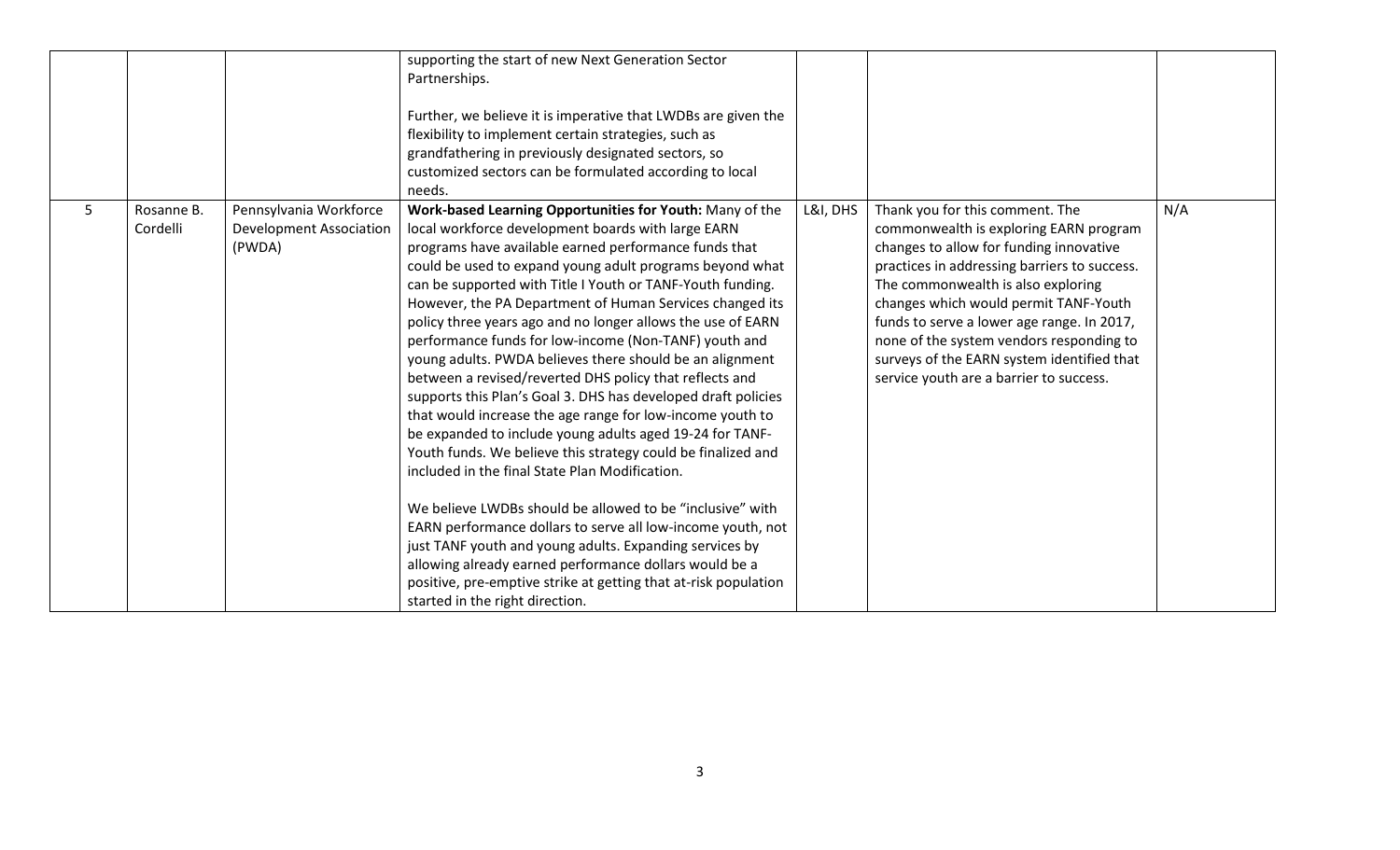| 6 | Rosanne B. | Pennsylvania Workforce         | <b>Career and Technical Education, and Career Pathways:</b>  | <b>PDE</b> | Thank you for this comment. The               | N/A |
|---|------------|--------------------------------|--------------------------------------------------------------|------------|-----------------------------------------------|-----|
|   | Cordelli   | <b>Development Association</b> | PWDA notes the removal of this language from the initial     |            | commonwealth agrees that cross-sector,        |     |
|   |            | (PWDA)                         | Plan: "The Departments of Education and Labor & Industry     |            | inter-agency collaboration is critical to     |     |
|   |            |                                | will work cooperatively to explore and develop appropriate   |            | ensure that students' learning experiences    |     |
|   |            |                                | connections between WIOA youth activities and Perkins        |            | help foster skills that prepare them for      |     |
|   |            |                                | postsecondary and state-funded programming. The              |            | success in the workforce. Pennsylvania's      |     |
|   |            |                                | Department of Education (PDE) will make additional funds     |            | career and technical education (CTE)          |     |
|   |            |                                | available to support the transformation and modernization    |            | programs are overseen by the Department       |     |
|   |            |                                | of career and technical education (CTE) and align CTE with   |            | of Education, but rely on input from a        |     |
|   |            |                                | the career pathways recognized by the commonwealth."         |            | variety of local, regional, and state         |     |
|   |            |                                |                                                              |            | partners, including the Department of         |     |
|   |            |                                | We also note the above-italicized text has been substituted  |            | Labor & Industry. By broadening the           |     |
|   |            |                                | with this language in the (Modified) Plan: "The Department   |            | language in the revised State Plan to reflect |     |
|   |            |                                | of Education (PDE) will explore opportunities to support the |            | the full continuum of CTE programs, the       |     |
|   |            |                                | transformation and modernization of secondary and            |            | commonwealth aimed to enhance, not            |     |
|   |            |                                | postsecondary career and technical education (CTE) and       |            | limit, these collaborative efforts.           |     |
|   |            |                                | promote aligned career pathways."                            |            |                                               |     |
|   |            |                                |                                                              |            |                                               |     |
|   |            |                                | Recognizing the value of secondary and post-secondary        |            |                                               |     |
|   |            |                                | career and technical education programs in connecting        |            |                                               |     |
|   |            |                                | individuals with in-demand skills and credential attainment  |            |                                               |     |
|   |            |                                | along career pathways, PWDA supports and encourages          |            |                                               |     |
|   |            |                                | expressed continued investment from the Departments of       |            |                                               |     |
|   |            |                                | Education and Labor & Industry into career and technical     |            |                                               |     |
|   |            |                                | education programming. We prefer the original Plan's         |            |                                               |     |
|   |            |                                | language.                                                    |            |                                               |     |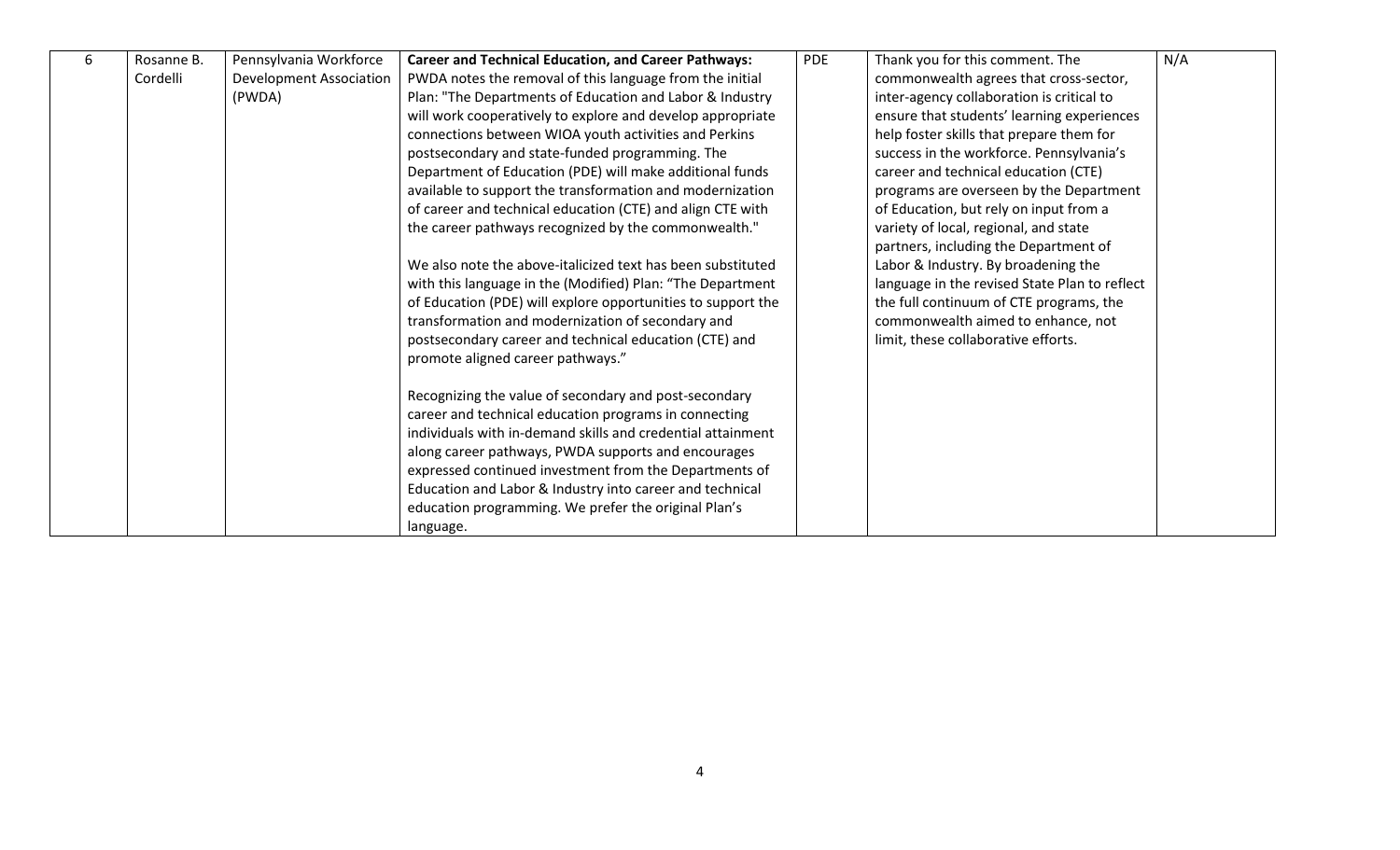| $\overline{7}$ | Rosanne B. | Pennsylvania Workforce         | <b>Job Quality:</b>                                                 | L&l            | Thank you for this comment. The                 | The final             |
|----------------|------------|--------------------------------|---------------------------------------------------------------------|----------------|-------------------------------------------------|-----------------------|
|                | Cordelli   | <b>Development Association</b> | Unclear definition: The definition of "job quality" differs         |                | commonwealth agrees that the definition         | <b>Combined State</b> |
|                |            | (PWDA)                         | significantly by local area, based on labor market                  |                | of "job quality" varies and recognizes the      | Plan                  |
|                |            |                                | information, cost of living, self-sufficiency wage, etc.            |                | value that entry-level opportunities create.    | Modification          |
|                |            |                                | PWDA recommends that the commonwealth allow this                    |                | The commonwealth will work with local           | was updated to        |
|                |            |                                | definition to be set locally.                                       |                | partners to create a definition of job          | reflect a 51%         |
|                |            |                                | Potential conflict with Priority of Service benchmark:<br>$\bullet$ |                | quality.                                        | Priority of           |
|                |            |                                | Employer engagement focusing on high-quality jobs                   |                |                                                 | Service               |
|                |            |                                | may present a challenge when also directing services to             |                | The commonwealth appreciates you                | benchmark.            |
|                |            |                                | 70 percent priority of service individuals. These                   |                | identifying the potential conflict in           |                       |
|                |            |                                | individuals with barriers to employment may instead                 |                | guidance regarding different Priority of        |                       |
|                |            |                                | benefit more from entry-level positions along a career              |                | Service benchmarks identified in the draft      |                       |
|                |            |                                | pathway that leads to higher-quality jobs. To support               |                | Combined State Plan Modification and            |                       |
|                |            |                                | the governor's goal of developing viable career                     |                | Workforce System Policy (WSP) 05-2015,          |                       |
|                |            |                                | pathways, PWDA recommends that the                                  |                | Priority of Service - Initial Implementation of |                       |
|                |            |                                | commonwealth's emphasis on job quality also allow for               |                | the Workforce Innovation and Opportunity        |                       |
|                |            |                                | the placement of individuals in entry-level positions               |                | Act (WIOA). The commonwealth supports           |                       |
|                |            |                                | along a pathway to higher-quality jobs.                             |                | the 51% Priority of Service benchmark and       |                       |
|                |            |                                |                                                                     |                | will incorporate this change in the final       |                       |
|                |            |                                |                                                                     |                | Combined State Plan Modification. The           |                       |
|                |            |                                |                                                                     |                | commonwealth will also work with local          |                       |
|                |            |                                |                                                                     |                | partners to develop workforce initiatives       |                       |
|                |            |                                |                                                                     |                | that provide opportunities along varying        |                       |
|                |            |                                |                                                                     |                | stages of career pathways.                      |                       |
|                |            |                                |                                                                     |                |                                                 |                       |
|                |            |                                |                                                                     |                | The commonwealth will review and revise         |                       |
|                |            |                                |                                                                     |                | all policies to ensure compliance with the      |                       |
|                |            |                                |                                                                     |                | final Combined State Plan.                      |                       |
| 8              | Rosanne B. | Pennsylvania Workforce         | Funding for Industry Partnerships: PWDA proposes that               | <b>L&amp;I</b> | Thank you for this comment. The                 | N/A                   |
|                | Cordelli   | <b>Development Association</b> | language be included to state that all Next Generation              |                | commonwealth currently allows for Next          |                       |
|                |            | (PWDA)                         | Industry Partnership funding where the LWDB serves as the           |                | Generation Industry Partnership funding to      |                       |
|                |            |                                | fiscal agent may be counted toward the 30 percent/50                |                | count toward the training target                |                       |
|                |            |                                | percent training benchmarks.                                        |                | benchmarks.                                     |                       |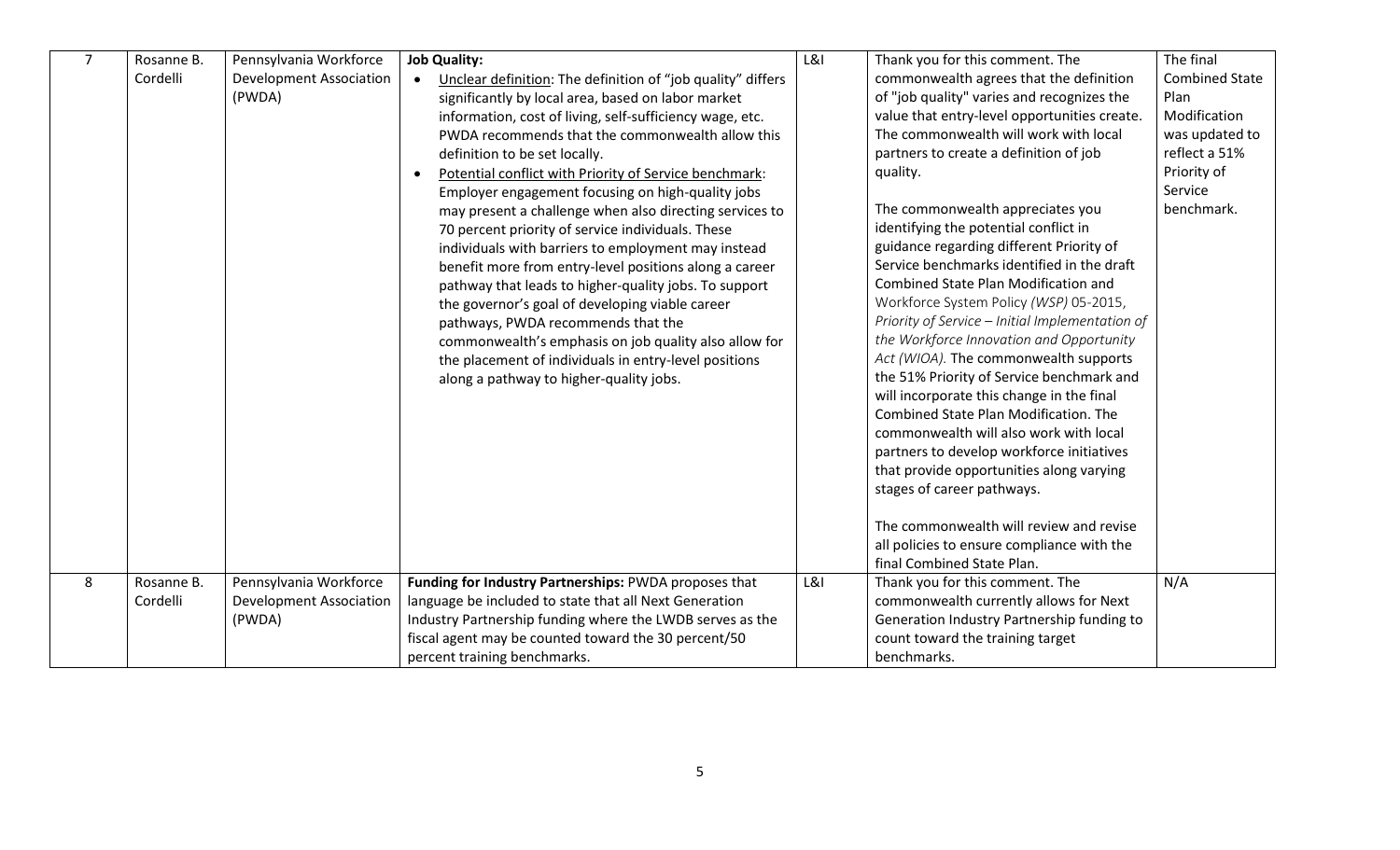| 9  | Rosanne B.<br>Cordelli | Pennsylvania Workforce<br><b>Development Association</b><br>(PWDA) | State Board Membership: PWDA believes that when those<br>who implement policies are included in the planning process,<br>e.g., LWDBs, implementation is more efficient and effective<br>and enables LWDB staff to offer valuable "boots-on-the-<br>ground" input to avoid delays in service and optimal use of<br>resources - both fiscal and human.<br>PWDA would formally request, therefore, that LWDB<br>members be identified among those seated on the State<br>Board in this (Modified) Plan.                                                                                                                                                                                                                                                                                                                                                                                | L&I, PA<br><b>WDB</b> | Thank you for this comment. The<br>commonwealth will explore ways to further<br>engage Local Boards in the workforce<br>development policy planning process,<br>including the whether a Local Board<br>member should serve on the PA Workforce<br>Development Board.                                                                                                                                                                                                                   | N/A                                                                                                                                   |
|----|------------------------|--------------------------------------------------------------------|-------------------------------------------------------------------------------------------------------------------------------------------------------------------------------------------------------------------------------------------------------------------------------------------------------------------------------------------------------------------------------------------------------------------------------------------------------------------------------------------------------------------------------------------------------------------------------------------------------------------------------------------------------------------------------------------------------------------------------------------------------------------------------------------------------------------------------------------------------------------------------------|-----------------------|----------------------------------------------------------------------------------------------------------------------------------------------------------------------------------------------------------------------------------------------------------------------------------------------------------------------------------------------------------------------------------------------------------------------------------------------------------------------------------------|---------------------------------------------------------------------------------------------------------------------------------------|
| 10 | Rosanne B.<br>Cordelli | Pennsylvania Workforce<br><b>Development Association</b><br>(PWDA) | Program Data: PWDA believes that where possible under<br>state regulations, disaggregated data from these records<br>should also be shared with local areas. Local access to this<br>data, which provides a more real-time assessment of<br>program outcomes, is needed to fully understand the impact<br>of systemic efforts across programs, thus improving<br>accountability of all programs in meeting the governor's<br>goals. Access to this data would also be particularly<br>beneficial for youth programming, as youth clients tend to be<br>more ephemerally tied to the system; the additional burden<br>of retention measures will be an administrative challenge for<br>youth programs.<br>Additionally, PADataShare appears to be a new system.<br>Additional information about this system and how it will<br>function would be appreciated by the PWDA membership. | L&l                   | Thank you for this comment. The<br>commonwealth is committed to sharing<br>with local partners as much localized and<br>detailed data as allowed by law, and will<br>continually assess local needs.                                                                                                                                                                                                                                                                                   | N/A                                                                                                                                   |
| 11 | Rosanne B.<br>Cordelli | Pennsylvania Workforce<br><b>Development Association</b><br>(PWDA) | Priority of Service: PWDA favors the (Modified) Plan<br>language indicating that the benchmark only applies to Title I<br>Adult participants. However, we would call attention to the<br>following:<br>Data access needs: To support LWDBs in meeting these<br>percentage targets, PWDA believes the commonwealth<br>should allow LWDBs and PA CareerLink® staff access to<br>COMPASS Data that would help streamline the process<br>for determining eligibility for priority service. In<br>addition, the commonwealth should provide LWDBs<br>and PA CareerLink® staff with a listing of public                                                                                                                                                                                                                                                                                   | <b>L&amp;I</b>        | Thank you for this comment. The<br>commonwealth is exploring a data sharing<br>agreement which would improve the ability<br>of local boards to ensure effective outreach<br>to and identification of Priority of Service<br>individuals, within the requirements of<br>federal and state statute and/or policy.<br>The commonwealth appreciates you<br>identifying the potential conflict in<br>guidance regarding different Priority of<br>Service benchmarks identified in the draft | The final<br><b>Combined State</b><br>Plan<br>Modification<br>was updated to<br>reflect a 51%<br>Priority of<br>Service<br>benchmark. |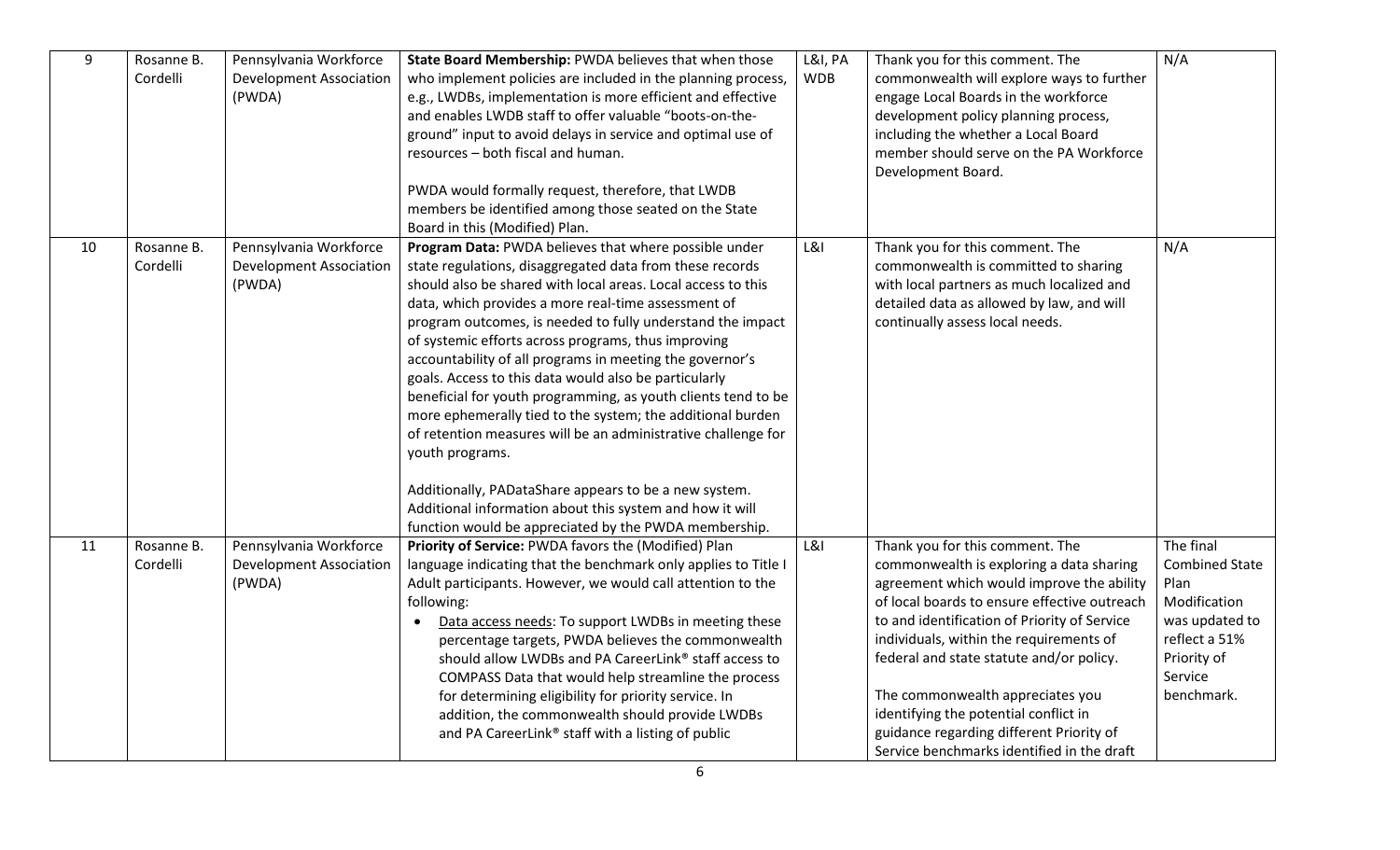|    |                        |                                                                    | assistance recipients to enable better targeting and<br>outreach of priority-of-service individuals.<br>Conflicts with prior guidance: The "70 percent" priority-<br>of-service requirement outlined in the Plan does not<br>align with prior information provided by the<br>commonwealth in Workforce System Policy No. 05-<br>2015 (December 23, 2015), which states: "The goal for<br>each area is to serve a greater percentage of Adult<br>customers from priority targeted groups than all other<br>individuals (at least 51 percent of Adult participants<br>from priority groups)." PWDA recommends that this<br>benchmark be clarified and set at 51 percent. The 51<br>percent level is less restrictive and enables LWDBs to<br>tailor dollars to needs on a month-to-month/quarter-to-<br>quarter basis that reflects the local economy. Most job<br>seekers in this economy are low-income, skills-deficient,<br>so following WIOA is being accomplished.<br>Serving employers: Setting a high benchmark for serving<br>priority-of-service individuals may present a challenge<br>for servicing employers. This could potentially impact<br>outcome levels for the measure "Effectiveness in<br>Serving Employers." |                | Combined State Plan Modification and<br>Workforce System Policy (WSP) 05-2015,<br>Priority of Service - Initial Implementation of<br>the Workforce Innovation and Opportunity<br>Act (WIOA). The commonwealth supports<br>the 51% Priority of Service benchmark and<br>will incorporate this change in the final<br>Combined State Plan Modification.<br>The commonwealth will review and revise<br>all policies to ensure compliance with the<br>final Combined State Plan. |                                                                                                                                  |
|----|------------------------|--------------------------------------------------------------------|-----------------------------------------------------------------------------------------------------------------------------------------------------------------------------------------------------------------------------------------------------------------------------------------------------------------------------------------------------------------------------------------------------------------------------------------------------------------------------------------------------------------------------------------------------------------------------------------------------------------------------------------------------------------------------------------------------------------------------------------------------------------------------------------------------------------------------------------------------------------------------------------------------------------------------------------------------------------------------------------------------------------------------------------------------------------------------------------------------------------------------------------------------------------------------------------------------------------------------------|----------------|------------------------------------------------------------------------------------------------------------------------------------------------------------------------------------------------------------------------------------------------------------------------------------------------------------------------------------------------------------------------------------------------------------------------------------------------------------------------------|----------------------------------------------------------------------------------------------------------------------------------|
| 12 | Rosanne B.<br>Cordelli | Pennsylvania Workforce<br><b>Development Association</b><br>(PWDA) | Rapid Response: PWDA believes LWDBs should be<br>encouraged to use Rapid Response funds to support<br>incumbent worker training, accordingly. These dollars should<br>continue to support lay-off aversion. Incumbent worker<br>training, especially for entry-level roles, is critical to<br>encouraging employers to upskill and promote from within.                                                                                                                                                                                                                                                                                                                                                                                                                                                                                                                                                                                                                                                                                                                                                                                                                                                                           | <b>L&amp;I</b> | Thank you for this comment. The<br>commonwealth will continue to explore the<br>potential for expanded use of Rapid<br>Response funds.                                                                                                                                                                                                                                                                                                                                       | N/A                                                                                                                              |
|    |                        |                                                                    |                                                                                                                                                                                                                                                                                                                                                                                                                                                                                                                                                                                                                                                                                                                                                                                                                                                                                                                                                                                                                                                                                                                                                                                                                                   |                |                                                                                                                                                                                                                                                                                                                                                                                                                                                                              |                                                                                                                                  |
| 13 | <b>Dillon Moore</b>    | Partner4Work                                                       | <b>Training Targets:</b><br>Youth: Training benchmarks should not apply to WIOA<br>Youth programs. WIOA youth participants have<br>significantly different needs than adult and dislocated<br>workers, not all of which can be served through<br>training. Prescriptive thresholds for funding allocation<br>would be particularly detrimental for youth programs,<br>where elements like adult mentoring and training and                                                                                                                                                                                                                                                                                                                                                                                                                                                                                                                                                                                                                                                                                                                                                                                                        | <b>L&amp;I</b> | Thank you for this comment. Please see<br>response to PWDA Comment 3.                                                                                                                                                                                                                                                                                                                                                                                                        | The final<br><b>Combined State</b><br>Plan<br>Modification<br>was updated to<br>state 50% of<br>training funds<br>"are required" |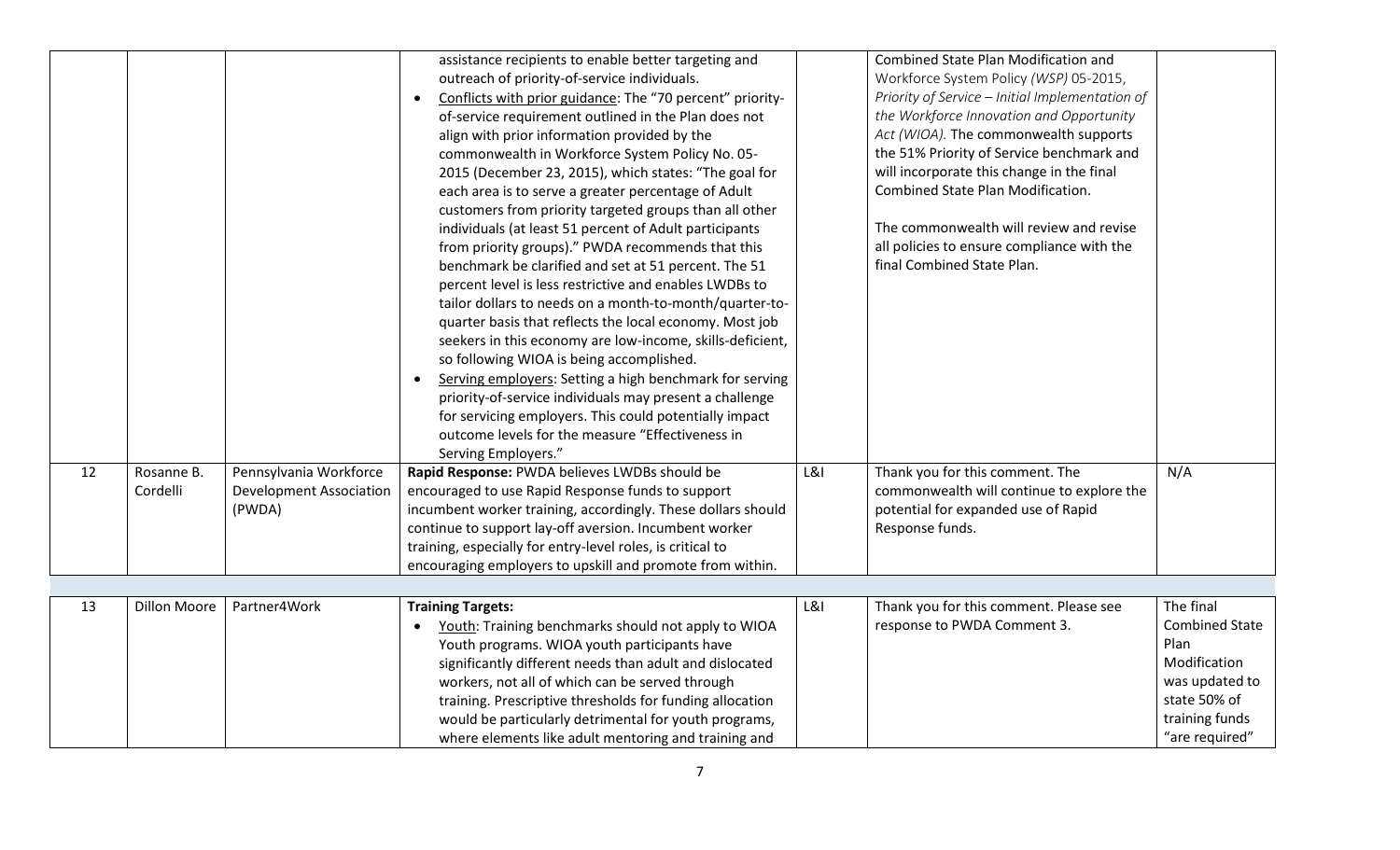|    |                     |              | follow up are both time and cost intensive and vital to<br>the success of youth participants. Further, 20 percent of<br>WIOA Youth funds are already required to be spent on<br>providing work experience opportunities to youth.<br>Dislocated Workers: Training benchmarks should not<br>$\bullet$<br>apply to Dislocated Worker programs. Dislocated<br>Workers commonly already possess in-demand skills<br>and benefit from employment and job placement<br>services that allow them to reenter the workforce<br>quickly rather than devoting longer periods of time to<br>training.<br>Potential Typo: The plan says 50% of funds were<br>required to be spent on low income individuals and<br>individuals with other barriers. This should probably be<br>edited to say "are required". |                     |                                                                       | to be spent on<br>low income<br>individuals and<br>individuals with<br>other barriers to<br>employment. |
|----|---------------------|--------------|-------------------------------------------------------------------------------------------------------------------------------------------------------------------------------------------------------------------------------------------------------------------------------------------------------------------------------------------------------------------------------------------------------------------------------------------------------------------------------------------------------------------------------------------------------------------------------------------------------------------------------------------------------------------------------------------------------------------------------------------------------------------------------------------------|---------------------|-----------------------------------------------------------------------|---------------------------------------------------------------------------------------------------------|
| 14 | <b>Dillon Moore</b> | Partner4Work | Career Readiness Definition: Engage LWDBs and Businesses.<br>This is a significant endeavor. Local boards and employers<br>should be included in the process, as their feedback will be<br>important to ensuring the common definition aligns with the<br>local perspective of hiring employers.                                                                                                                                                                                                                                                                                                                                                                                                                                                                                                | L&I, PDE            | Thank you for this comment. Please see<br>response to PWDA Comment 2. | N/A                                                                                                     |
| 15 | <b>Dillon Moore</b> | Partner4Work | Next Generation Sector Partnerships: Partner4Work<br>supports the Governor's efforts to promote and develop<br>Next Generation Sector Partnerships. In an effort to promote<br>the Next Generation model, the commonwealth should also<br>consider expanding opportunities for local areas to adapt<br>existing industry partnership programs to align more closely<br>with the Next Generation model in addition to supporting<br>the start of new Next Generation Sector Partnerships.                                                                                                                                                                                                                                                                                                        | L&I,<br><b>DCED</b> | Thank you for this comment. Please see<br>response to PWDA Comment 4. | N/A                                                                                                     |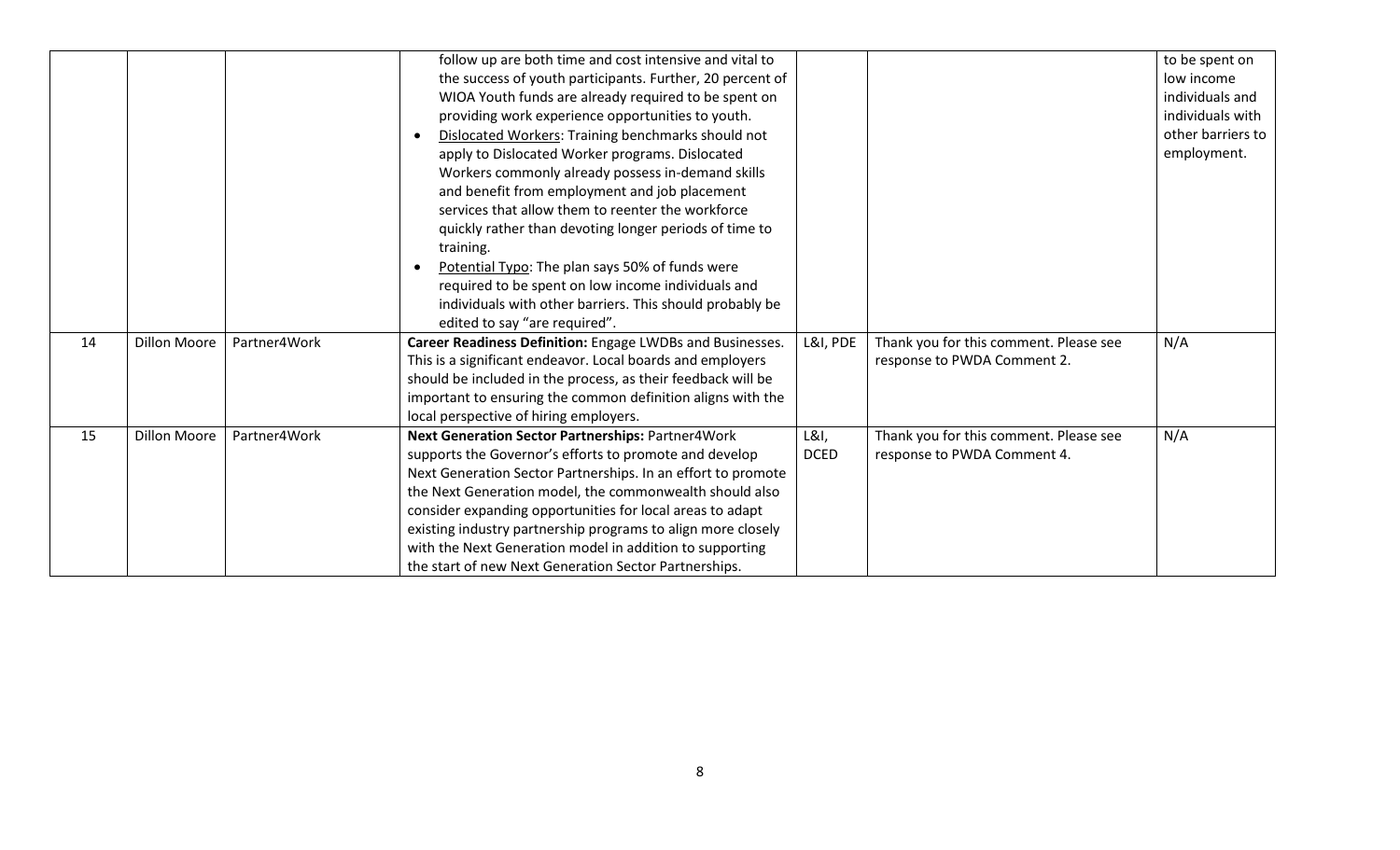| 16 | <b>Dillon Moore</b> | Partner4Work | <b>Job Quality:</b>                                                      | <b>L&amp;I</b> | Thank you for this comment. Please see | The final             |
|----|---------------------|--------------|--------------------------------------------------------------------------|----------------|----------------------------------------|-----------------------|
|    |                     |              | Unclear Definition: The definition of "job quality" differs<br>$\bullet$ |                | response to PWDA Comment 7.            | <b>Combined State</b> |
|    |                     |              | significantly by local area, based on labor market                       |                |                                        | Plan                  |
|    |                     |              | information, cost of living, self-sufficiency wage, etc.                 |                |                                        | Modification          |
|    |                     |              | Partner4Work recommends that the commonwealth                            |                |                                        | was updated to        |
|    |                     |              | allow flexibility for this definition to be set locally.                 |                |                                        | reflect a 51%         |
|    |                     |              | Potential Conflict with Priority of Service Benchmark:                   |                |                                        | Priority of           |
|    |                     |              | Employer engagement focusing on high quality jobs                        |                |                                        | Service               |
|    |                     |              | may present a challenge when also directing services to                  |                |                                        | benchmark.            |
|    |                     |              | 70% priority of service individuals. These individuals                   |                |                                        |                       |
|    |                     |              | with barriers to employment may instead benefit more                     |                |                                        |                       |
|    |                     |              | from entry-level positions along a career pathway                        |                |                                        |                       |
|    |                     |              | leading to higher quality positions. To support the                      |                |                                        |                       |
|    |                     |              | Governor's goal of developing viable career pathways,                    |                |                                        |                       |
|    |                     |              | Partner4Work recommends that the commonwealth's                          |                |                                        |                       |
|    |                     |              | emphasis on job quality, also allow for the placement of                 |                |                                        |                       |
|    |                     |              | individuals in entry-level positions along a pathway to                  |                |                                        |                       |
|    |                     |              | higher quality jobs.                                                     |                |                                        |                       |
| 17 | <b>Dillon Moore</b> | Partner4Work | <b>Wage Data:</b>                                                        | L&l            | Thank you for this comment. Please see | N/A                   |
|    |                     |              | • Where possible under PA regulations, disaggregated                     |                | response to PWDA Comment 10.           |                       |
|    |                     |              | data from these records should also be shared with                       |                |                                        |                       |
|    |                     |              | local areas. Local access to these data, which provides a                |                |                                        |                       |
|    |                     |              | more real-time assessment of program outcomes, is                        |                |                                        |                       |
|    |                     |              | needed to fully understand the impact of systemic                        |                |                                        |                       |
|    |                     |              | efforts across programs, improving accountability of all                 |                |                                        |                       |
|    |                     |              | programs in meeting the Governor's goals. Access to                      |                |                                        |                       |
|    |                     |              | these data would also be particularly beneficial for                     |                |                                        |                       |
|    |                     |              | youth programming, as youth clients tend to be more                      |                |                                        |                       |
|    |                     |              | ephemerally tied to the system and the additional                        |                |                                        |                       |
|    |                     |              | burden of retention measures will be an administrative                   |                |                                        |                       |
|    |                     |              | challenge for youth programs.                                            |                |                                        |                       |
|    |                     |              | PADataShare appears to be a new system. Additional                       |                |                                        |                       |
|    |                     |              | information on this system and how it will function                      |                |                                        |                       |
|    |                     |              | would be appreciated.                                                    |                |                                        |                       |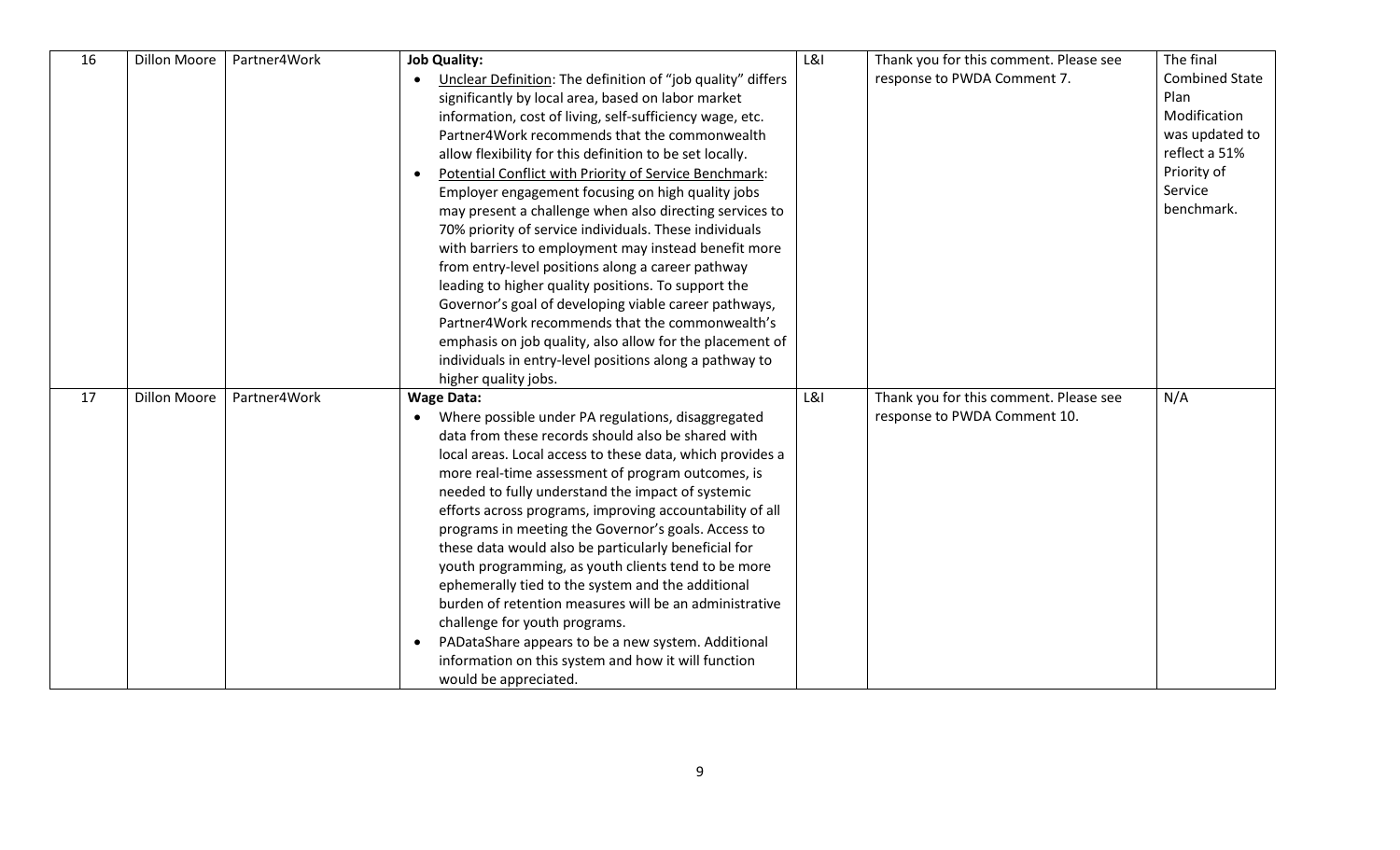| 18 | <b>Dillon Moore</b> | Partner4Work | <b>Priority of Service:</b>                                                      | <b>L&amp;I</b> | Thank you for this comment. Please see | The final             |
|----|---------------------|--------------|----------------------------------------------------------------------------------|----------------|----------------------------------------|-----------------------|
|    |                     |              | Data Access Needs: To support LWDBs in meeting these                             |                | response to PWDA Comment 11.           | <b>Combined State</b> |
|    |                     |              | percentage targets, the commonwealth should allow                                |                |                                        | Plan                  |
|    |                     |              | LWDBs and PA CareerLink staff access to COMPASS Data                             |                |                                        | Modification          |
|    |                     |              | that would help streamline the process for determining                           |                |                                        | was updated to        |
|    |                     |              | eligibility for priority service. In addition, the                               |                |                                        | reflect a 51%         |
|    |                     |              | commonwealth should provide LWDBs and PA                                         |                |                                        | Priority of           |
|    |                     |              | CareerLink staff with a list public assistance recipients                        |                |                                        | Service               |
|    |                     |              | that would enable more effective outreach to priority of<br>service individuals. |                |                                        | benchmark.            |
|    |                     |              | Conflicts with Prior Guidance: The "70 percent" priority                         |                |                                        |                       |
|    |                     |              | of service requirement outlined in the state plan does                           |                |                                        |                       |
|    |                     |              | not align with prior information provided by the                                 |                |                                        |                       |
|    |                     |              | commonwealth in Workforce System Policy No.                                      |                |                                        |                       |
|    |                     |              | 05N2015 (December 23rd, 2015), which states: "The                                |                |                                        |                       |
|    |                     |              | goal for each area is to serve a greater percentage of                           |                |                                        |                       |
|    |                     |              | Adult customers from priority targeted groups than all                           |                |                                        |                       |
|    |                     |              | other individuals (at least 51% of Adult participants                            |                |                                        |                       |
|    |                     |              | from priority groups)." Partner4Work recommends that                             |                |                                        |                       |
|    |                     |              | this this benchmark be clarified and set at 51%.                                 |                |                                        |                       |
|    |                     |              | Serving Employers: Setting a high benchmark for serving<br>$\bullet$             |                |                                        |                       |
|    |                     |              | priority of service individuals may present a challenge                          |                |                                        |                       |
|    |                     |              | for also serving employers. It will likely take more time                        |                |                                        |                       |
|    |                     |              | to serve populations with the greatest barriers to                               |                |                                        |                       |
|    |                     |              | employment, which will thereby take additional time to                           |                |                                        |                       |
|    |                     |              | meet the service needs of employers. This could                                  |                |                                        |                       |
|    |                     |              | potentially impact outcome levels for the measure                                |                |                                        |                       |
|    |                     |              | "Effectiveness in Serving Employers".                                            |                |                                        |                       |
| 17 | <b>Dillon Moore</b> | Partner4Work | <b>Career and Technical Education, and Career Pathways:</b>                      | L&I, PDE       | Thank you for this comment. Please see | N/A                   |
|    |                     |              | Recognizing the value of secondary and post-secondary CTE                        |                | response to PWDA Comment 6.            |                       |
|    |                     |              | programs in connecting individuals with in-demand skills and                     |                |                                        |                       |
|    |                     |              | credential attainment along career pathways, Partner4Work                        |                |                                        |                       |
|    |                     |              | supports and encourages continued investment from L&I and                        |                |                                        |                       |
|    |                     |              | PDE into career and technical education programming.                             |                |                                        |                       |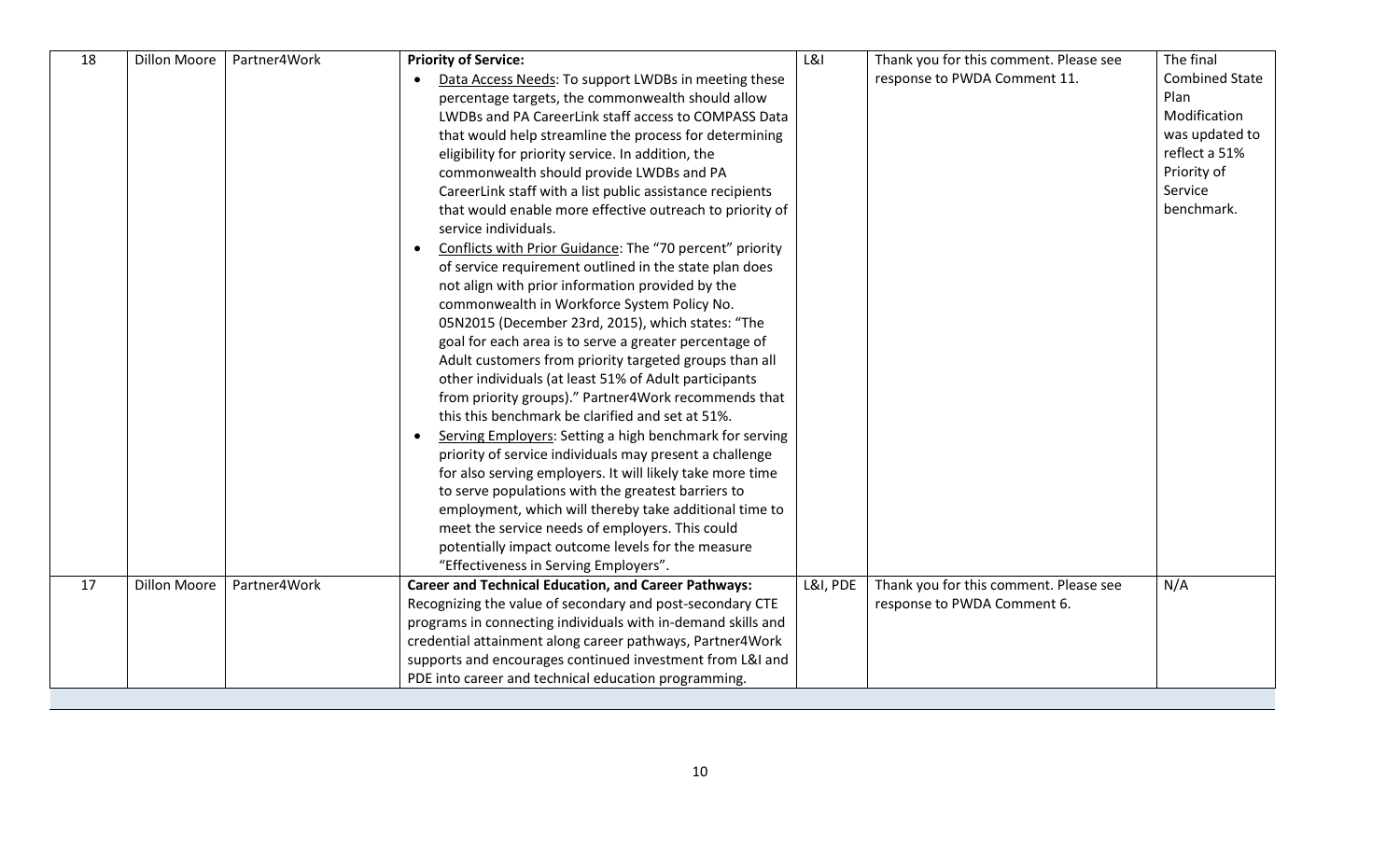| 18 | <b>Rick Bugbee</b> | <b>Associates for Training</b><br>and Development (A4TD) | Projections for Jobs in Industries and Occupations with<br><b>Employment Opportunities for Older Workers: This section</b><br>discusses one occupation, School and Employee Bus<br>Transportation, which employs high percentages of older<br>workers and is expected to grow 2012-2022. Other industries<br>could be included in this discussion; healthcare, retail sales,<br>customer service, food preparation and service, etc. All of<br>these occupations are also high priority, and in our<br>experience are more attractive to mature workers than bus<br>driver jobs.     | PDA        | Thank you for this comment. The<br>commonwealth appreciates the<br>recommendation, but Appendix VII of the<br>Plan includes a more comprehensive list of<br>occupations attractive to mature workers.<br>The School and Employee Bus<br>Transportation occupation is one example<br>occupation from Appendix VII in the<br>narrative. | N/A                                                                                                                                                                |
|----|--------------------|----------------------------------------------------------|--------------------------------------------------------------------------------------------------------------------------------------------------------------------------------------------------------------------------------------------------------------------------------------------------------------------------------------------------------------------------------------------------------------------------------------------------------------------------------------------------------------------------------------------------------------------------------------|------------|---------------------------------------------------------------------------------------------------------------------------------------------------------------------------------------------------------------------------------------------------------------------------------------------------------------------------------------|--------------------------------------------------------------------------------------------------------------------------------------------------------------------|
| 19 | <b>Rick Bugbee</b> | <b>Associates for Training</b><br>and Development (A4TD) | Coordination between AAA's and SCSEP: language could be<br>added about the type of coordination that occurs between<br>AAA's and other SCSEP administrators. Cross-referrals,<br>sharing of meeting space, promotion of partner activities,<br>sharing technology, etc. are common ways that we<br>collaborates on a regular basis                                                                                                                                                                                                                                                   | <b>PDA</b> | Thank you for this comment. The<br>commonwealth appreciates the ongoing<br>collaboration between the 52 Area<br>Agencies on Aging and SCSEP<br>administrators.                                                                                                                                                                        | N/A                                                                                                                                                                |
| 20 | <b>Rick Bugbee</b> | <b>Associates for Training</b><br>and Development (A4TD) | Focus on High Priority Occupations: Includes a concise<br>explanation of how we allow High Priority Occupations to<br>guide how we train participants. We could also detail how<br>we explain this concept to incoming applicants, and advise<br>them about which jobs are in demand so they can make<br>smart decisions about selecting realistic occupational goals.<br>At the time of application, comprehensive assessments are<br>conducted that identify applicant aptitudes and abilities.<br>Assessment results guide the decision making process as we<br>assign and train. | L&I, PDA   | Thank you for this comment. The<br>commonwealth believes the Combined<br>State Plan has the right level of detail on<br>this topic.                                                                                                                                                                                                   | N/A                                                                                                                                                                |
| 21 | <b>Rick Bugbee</b> | <b>Associates for Training</b><br>and Development (A4TD) | Selecting Host Agency Partners: The description of how we<br>select Host Agency partners could be strengthened. We<br>prioritize those site that can provide quality training in High<br>Priority Occupations; those who provide meaningful support<br>in the job search process; those that have the potential to<br>hire participants; those that can provide training in multiple<br>areas; etc.                                                                                                                                                                                  | PDA        | Thank you for this comment. The<br>commonwealth supports this<br>recommendation and will incorporate this<br>recommendation in the final Combined<br><b>State Plan Modification.</b>                                                                                                                                                  | The final<br><b>Combined State</b><br>Plan<br>Modification<br>was updated to<br>provide more<br>information on<br>how SCSEP<br>selects Host<br>Agency<br>partners. |